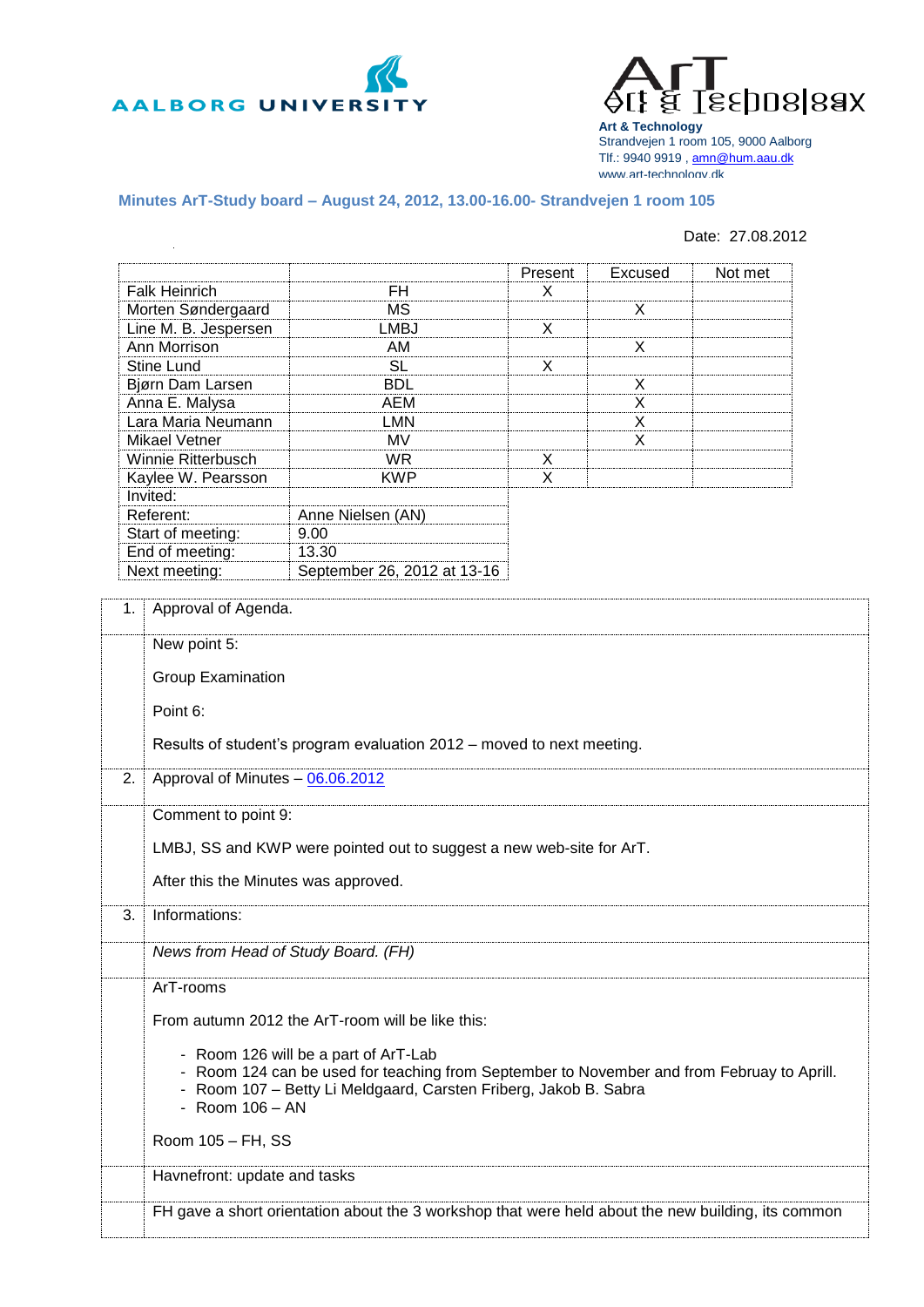



**Art & Technology** Strandvejen 1 room 105, 9000 Aalborg Tlf.: 9940 9919 , [amn@hum.aau.dk](mailto:amn@hum.aau.dk)

|    | www.art-technology.dk                                                                                                                                                                                                                                                                                                                                                                                                                                                                  |  |  |  |  |
|----|----------------------------------------------------------------------------------------------------------------------------------------------------------------------------------------------------------------------------------------------------------------------------------------------------------------------------------------------------------------------------------------------------------------------------------------------------------------------------------------|--|--|--|--|
|    | spaces and the program and departments' wishes and demands.                                                                                                                                                                                                                                                                                                                                                                                                                            |  |  |  |  |
|    | ArT is situated at 1 <sup>st</sup> floor at the same floor as HUM.INF.                                                                                                                                                                                                                                                                                                                                                                                                                 |  |  |  |  |
|    | ArT is working with 'stamrum' idea, one for each semester - just as we are doing now.                                                                                                                                                                                                                                                                                                                                                                                                  |  |  |  |  |
|    | ArT would kindly ask MW to have a meeting to inform about the process and decisions. (WR).                                                                                                                                                                                                                                                                                                                                                                                             |  |  |  |  |
|    | ArT website                                                                                                                                                                                                                                                                                                                                                                                                                                                                            |  |  |  |  |
|    | www.art-technolog.dk is not a useful site anymore, it does not support quick updates and the<br>communication among ArT people. SS, LMBJ, Jakob Sabra and KWP are working on a proposition for<br>a simpler webpage and a logo for ArT.                                                                                                                                                                                                                                                |  |  |  |  |
|    | News from CAT-School. (WR)                                                                                                                                                                                                                                                                                                                                                                                                                                                             |  |  |  |  |
|    | The CAT-school has completed a study evaluation for ArT6. Was send for 22 students - 15 answered<br>the evaluation.                                                                                                                                                                                                                                                                                                                                                                    |  |  |  |  |
|    | The discussion about the outcome was postponed to the next meeting.                                                                                                                                                                                                                                                                                                                                                                                                                    |  |  |  |  |
|    | News from Students Representative. (SL)                                                                                                                                                                                                                                                                                                                                                                                                                                                |  |  |  |  |
|    | BDL wishes to resign from ArT-sn.                                                                                                                                                                                                                                                                                                                                                                                                                                                      |  |  |  |  |
|    | SL contacts the students for an alternative.                                                                                                                                                                                                                                                                                                                                                                                                                                           |  |  |  |  |
|    | News from Study Counselors. (SL/KWP)                                                                                                                                                                                                                                                                                                                                                                                                                                                   |  |  |  |  |
|    | Many contacts from new students.                                                                                                                                                                                                                                                                                                                                                                                                                                                       |  |  |  |  |
|    | START-Kit ready for 1st semester students.                                                                                                                                                                                                                                                                                                                                                                                                                                             |  |  |  |  |
|    | News from Copenhagen v/MS.                                                                                                                                                                                                                                                                                                                                                                                                                                                             |  |  |  |  |
|    | MS wasn't present.                                                                                                                                                                                                                                                                                                                                                                                                                                                                     |  |  |  |  |
| 4. | ArT1, 3, and 5 study guides (decision)                                                                                                                                                                                                                                                                                                                                                                                                                                                 |  |  |  |  |
|    | The following comments on the study guides.                                                                                                                                                                                                                                                                                                                                                                                                                                            |  |  |  |  |
|    | The missing part must be put into the study guides (ex. content and Literature).<br>$\overline{\phantom{0}}$<br>It is extremely important that the students get the information before the semester start to<br>$\overline{\phantom{0}}$<br>ensure that all have info about course contents, lectures and appertaining literature<br>The information must be in both study guide and on moodle.<br>$\qquad \qquad -$<br>When using images, use references.<br>$\overline{\phantom{0}}$ |  |  |  |  |
|    | Good idea with total hours table and e-mail addresses on a list (must be correct data)<br>$\overline{\phantom{0}}$                                                                                                                                                                                                                                                                                                                                                                     |  |  |  |  |
|    | Because of new regulation for exam – we have to remove the description for exam from the study<br>guides. When the Hum-Fak. approves new regulation the Art-sn will inform all students.                                                                                                                                                                                                                                                                                               |  |  |  |  |
|    | ART1:<br>Structure has to be as in lign with the module structure of the study plan.<br>$\overline{\phantom{0}}$<br>Describe in more exact terms the requirements for the semester project. (Module 1)<br>۰<br>Submission Requirements and suggestions for a report structure (what the report must<br>-<br>contain)<br>To many tba - in terms of literature.<br>A workshop has to be described as a course with number of lessons.                                                    |  |  |  |  |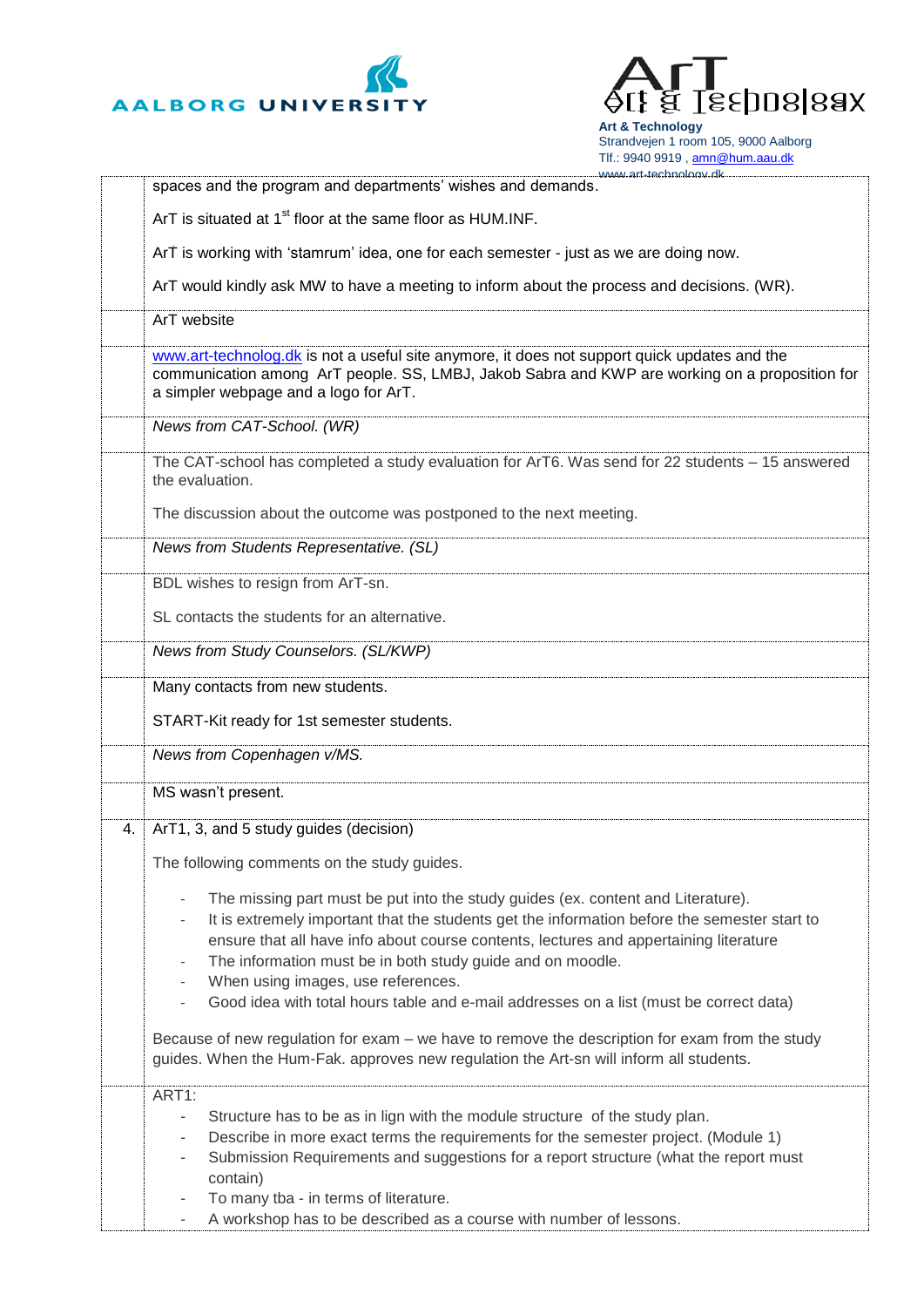



**Art & Technology** Strandvejen 1 room 105, 9000 Aalborg Tlf.: 9940 9919, [amn@hum.aau.dk](mailto:amn@hum.aau.dk)

|    | www.art-technology.dk                                                                                                       |  |  |  |  |
|----|-----------------------------------------------------------------------------------------------------------------------------|--|--|--|--|
|    | Check names and e-mail.                                                                                                     |  |  |  |  |
|    | Clarify two courses not related to two exam terms Lars Knudsen and Liljedal.                                                |  |  |  |  |
|    | Was approved with these corrections.                                                                                        |  |  |  |  |
|    | ArT3:                                                                                                                       |  |  |  |  |
|    |                                                                                                                             |  |  |  |  |
|    | Absolutely clear what is the project and what's courses.<br>$\sim$                                                          |  |  |  |  |
|    | Course titles must follow the Study Regulation<br>$\overline{\phantom{a}}$                                                  |  |  |  |  |
|    | Some course content descriptions are missing.<br>٠                                                                          |  |  |  |  |
|    | Exam must follow the study regulation<br>$\sim$                                                                             |  |  |  |  |
|    | Remove schedule                                                                                                             |  |  |  |  |
|    | Need to describe all courses with content etc.                                                                              |  |  |  |  |
|    | All lectures must contain a description of content and practical exercises                                                  |  |  |  |  |
|    | To many tba - in terms of literature.<br>$\sim$                                                                             |  |  |  |  |
|    |                                                                                                                             |  |  |  |  |
|    | Was approved with these corrections.                                                                                        |  |  |  |  |
|    | ArT <sub>5</sub>                                                                                                            |  |  |  |  |
|    | Describe how the different elements are weighted.                                                                           |  |  |  |  |
|    | Missing literature throughout last parts.                                                                                   |  |  |  |  |
|    | Better description at each lecture (ABR).                                                                                   |  |  |  |  |
|    |                                                                                                                             |  |  |  |  |
|    | Was approved with these corrections                                                                                         |  |  |  |  |
|    | Portfolio ArT1: Proposal Betty/Jakob                                                                                        |  |  |  |  |
|    | ArT-sn approved the proposal                                                                                                |  |  |  |  |
|    |                                                                                                                             |  |  |  |  |
|    | Form this semester the Portfolio will be a part of the project report at ArT1<br>$\overline{\phantom{a}}$                   |  |  |  |  |
|    | 7-8 pages/stud + app. 2-3 pages/stud to clarify how the learning outcome of the offered<br>courses are used in the project. |  |  |  |  |
|    |                                                                                                                             |  |  |  |  |
| 5. | <b>Group Examination</b>                                                                                                    |  |  |  |  |
|    | The discussion at the meeting resulted in:                                                                                  |  |  |  |  |
|    | 1. We want to implement the new group examination format at all semesters from fall 2012 on.                                |  |  |  |  |
|    | 2. We respect the directions given by the management that in general the written texts do not                               |  |  |  |  |
|    | contain a list of liability. Nevertheless, we wish to have the possibility that group can apply for                         |  |  |  |  |
|    | exemption from this rule to the supervisor in case of severe collaboration problems                                         |  |  |  |  |
|    | We think we have to apply the faculty for this possibility. FH will inquire this further at the<br>3.                       |  |  |  |  |
|    | upcoming faculty meeting for Head of Studies - Thursday next week. Hopefully we will get                                    |  |  |  |  |
|    |                                                                                                                             |  |  |  |  |
|    | more information on the matter.                                                                                             |  |  |  |  |
|    | The paragraphs about examination in the study guide will be removed<br>4.                                                   |  |  |  |  |
|    | There will be an official text send out by the faculty or study board by the beginning of the<br>5.                         |  |  |  |  |
|    | semester.                                                                                                                   |  |  |  |  |
| 6. | Results of students program evaluation 2012 (Postponed until next meeting in September.)                                    |  |  |  |  |
|    |                                                                                                                             |  |  |  |  |
| 7. | Semester coordination/teaching:                                                                                             |  |  |  |  |
|    | ArT2 Line Marie Bruun Jespersen                                                                                             |  |  |  |  |
|    | ArT4 Ann Morrison                                                                                                           |  |  |  |  |
|    | ArT6 To be decided.                                                                                                         |  |  |  |  |
|    | Remember - Image Festival - efterår 2013.                                                                                   |  |  |  |  |
|    |                                                                                                                             |  |  |  |  |